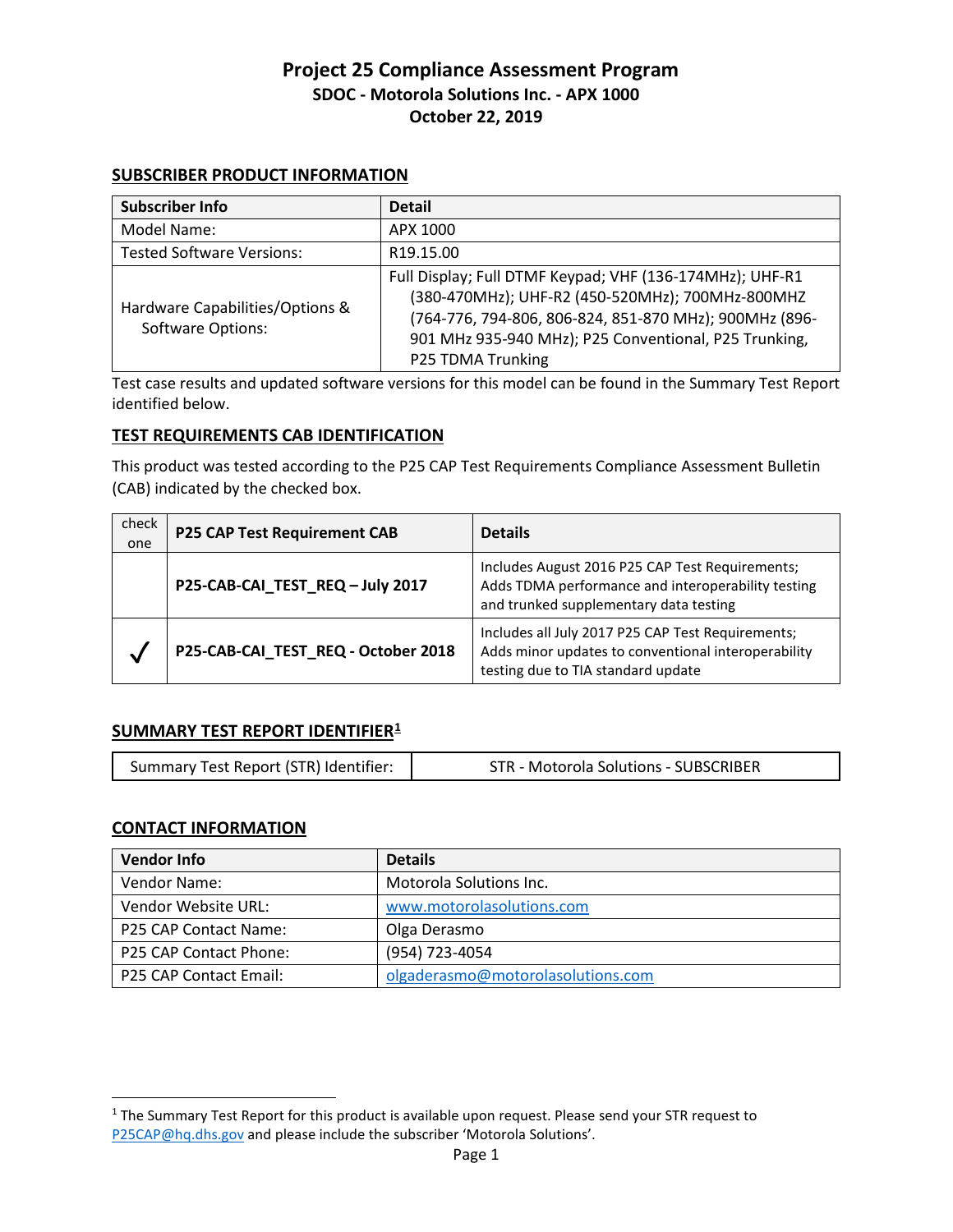### **ENCRYPTION STATEMENT**

This product complies with the P25 CAP Encryption Requirements CAB (P25-CAB-ENC\_REQ). The checked box indicates how the product was tested.

Tested with the AES 256 encryption algorithm and shall be available with AES 256 encryption at a minimum or without any encryption of any type. Tested without the AES 256 encryption algorithm and shall only be available without any encryption of any type.

## **CONVENTIONAL PERFORMANCE**

The Subscriber product has been tested for Conventional Performance. All requirements were passed except for those requirements identified below under Unsupported or Failed Requirements.

## P25 CAP Conventional Performance Testing Coverage

Receiver Tests: Reference Sensitivity, Faded Reference Sensitivity, Signal Delay Spread Capability, Adjacent Channel Rejection, Offset Adjacent Channel Rejection, Co-Channel Rejection, Spurious Response Rejection, Intermodulation Rejection, Signal Displacement Bandwidth, Late Entry Unsquelch Delay, and Receiver Throughput Delay.

Transmitter Tests: Unwanted Emissions (Adjacent Channel Power Ratio), Transmitter Power and Encoder Attack Time, Transmitter Throughput Delay, Frequency Deviation for C4FM, and Modulation Fidelity, Transient Frequency Behavior.

### Unsupported or Failed Requirements

1. None

# **TRUNKING PERFORMANCE - FDMA**

The Subscriber product has been tested for Trunking Performance - FDMA. All requirements were passed except for those requirements identified below under Unsupported or Failed Requirements.

### P25 CAP FDMA Trunking Performance Testing Coverage

Receiver Tests: Reference Sensitivity, Faded Reference Sensitivity, Signal Delay Spread Capability, Adjacent Channel Rejection, Offset Adjacent Channel Rejection, Co-Channel Rejection, Spurious Response Rejection, Intermodulation Rejection, and Signal Displacement Bandwidth.

Transmitter Tests: Unwanted Emissions (Adjacent Channel Power Ratio), Power Attack time, Encoder Attack Time, Transmitter Throughput Delay, Frequency Deviation for C4FM, and Modulation Fidelity, Transient Frequency Behavior.

Trunked Tests: Trunking Control Channel Slot Times, Trunking Request Time, and Transmitter Time to Key on a Traffic Channel.

### Unsupported or Failed Requirements

1. None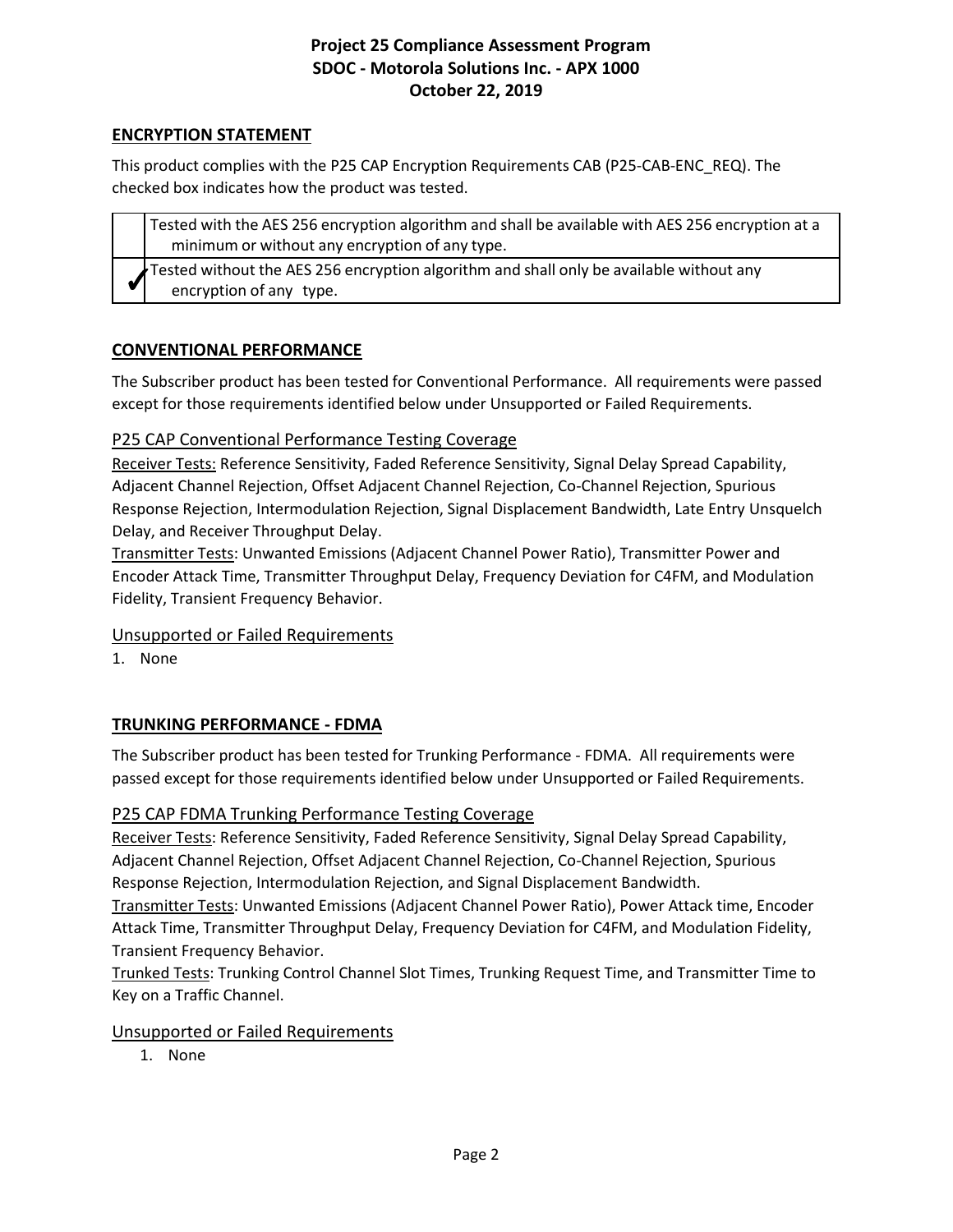## **TRUNKING PERFORMANCE - TDMA**

The Subscriber product has been tested for Trunking Performance - TDMA. All requirements were passed except for those requirements identified below under Unsupported or Failed Requirements.

### P25 CAP TDMA Trunking Performance Testing Coverage

Receiver Tests: Reference Sensitivity, Faded Reference Sensitivity, Signal Delay Spread Capability, Adjacent Channel Rejection, Offset Adjacent Channel Rejection, Co-Channel Rejection, Spurious Response Rejection, Intermodulation Rejection, and Signal Displacement Bandwidth. Transmitter Tests: Unwanted Emissions (Adjacent Channel Power Ratio), Frequency Deviation for H-CPM, Modulation Fidelity, Symbol Rate Accuracy, H-CPM Logical Channel Power measurements, and H-CPM Channel Time Alignment.

### Unsupported or Failed Requirements

1. None

## **CONVENTIONAL DIRECT MODE INTEROPERABILITY**

The Subscriber product has been tested for Conventional Direct Mode Interoperability. All test cases were passed except for those test cases identified below under Unsupported or Failed Test Cases. Test cases that passed but require specific, sometimes optional, product capabilities are also identified below.

### P25 CAP Direct Mode Interoperability Testing Coverage

Network Access Code (NAC) Operation, Group Voice Call, Emergency Call, Unit-to-Unit Voice Call, Encryption, Call Alert, Radio Check, Message Update, Status Update, Status Query, and Radio Unit Monitor.

### Unsupported or Failed Test Cases

1. Radio Check (Test Cases 2.3.2.4.1, 2.3.2.4.2), Message Update (2.3.3.4.1, 2.3.3.4.2), Status Update (2.3.4.4.1, 2.3.4.4.2), Status Query (2.3.5.3.1, 2.3.5.3.2), Radio Unit Monitor (2.3.6.4.1, 2.3.6.4.2, 2.3.6.4.3, 2.3.6.4.4), Call Privacy for Encrypted Call (2.2.7.4.1) are unsupported.

### Optional Product Capabilities Required to Pass Test Cases

1. In order to pass the Unit-to-Unit Voice Call and Call Alert test cases, a subscriber with DTMF keypad and ID display capability is required.

### **CONVENTIONAL REPEAT MODE INTEROPERABILITY**

The Subscriber product has been tested for Conventional Repeat Mode Interoperability. All test cases were passed except for those test cases identified below under Unsupported or Failed Test Cases. Test cases that passed but require specific, sometimes optional, product capabilities are also identified below.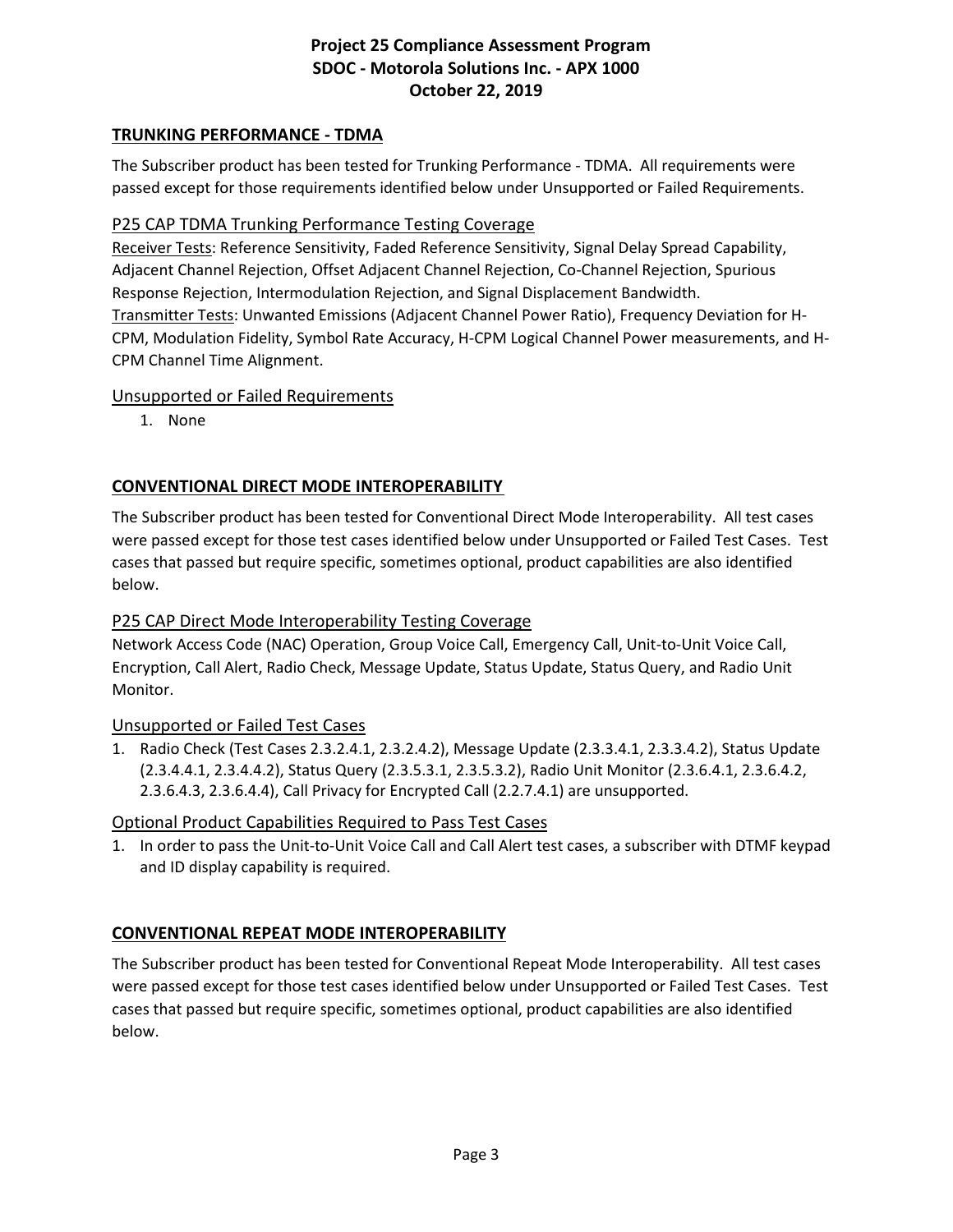## P25 CAP Repeat Mode Interoperability Testing Coverage

Network Access Code (NAC) Operation, Group Voice Call, Emergency Call, Unit-to-Unit Voice Call, Encryption, Call Alert, Radio Check, Message Update, Status Update, Status Query, and Radio Unit Monitor.

#### Unsupported or Failed Test Cases

1. Radio Check (Test Case 2.5.2.4.1), Message Update (2.5.3.4.1, 2.5.3.4.3), Status Update (2.5.4.4.1, 2.5.4.4.3), Status Query (2.5.5.4.1), Radio Unit Monitor (2.5.6.4.1, 2.5.6.4.3), Call Privacy for Encrypted Call (2.4.13.4.1) are unsupported.

### Optional Product Capabilities Required to Pass Test Cases

1. In order to pass the Unit-to-Unit Voice Call and Call Alert test cases, a subscriber with DTMF keypad and ID display capability is required.

### **CONVENTIONAL REPEAT MODE with DISPATCH MONITORING CONSOLE INTEROPERABILITY**

The Subscriber product has been tested for Conventional Repeat Mode with Dispatch Monitoring Console Interoperability. All test cases were passed except for those test cases identified below under Unsupported or Failed Test Cases. Test cases that passed but require specific, sometimes optional, product capabilities are also identified below.

#### P25 CAP Repeat Mode Interoperability Testing Coverage

Group Voice Call, Emergency Call, All Call, Unit-to-Unit Voice Call, Encryption, Emergency Alarm, Call Alert, Radio Check, Radio Unit Inhibit/Uninhibit, Message Update, Status Update, Status Query, and Radio Unit Monitor.

### Unsupported or Failed Test Cases

1. Message Update (Test Cases 2.7.6.4.1, 2.7.6.4.2, 2.7.6.4.3), Status Update (2.7.7.4.1), Radio Unit Monitor (2.7.9.4.2), Call Privacy for Encrypted Call (2.6.6.4.1) are unsupported.

### Optional Product Capabilities Required to Pass Test Cases

1. In order to pass the Unit-to-Unit Voice Call, Call Alert and Status Update test case (2.7.7.4.2), a subscriber with DTMF keypad and ID display capability is required.

### **TRUNKED SUBSCRIBER UNIT INTEROPERABILITY – FDMA**

The Subscriber product has been tested for Trunked Interoperability - FDMA. All test cases were passed except for those test cases identified below under Unsupported or Failed Test Cases. Test cases that passed but require specific, sometimes optional, product capabilities are also identified below.

### P25 CAP FDMA Trunked Interoperability Testing Coverage

Full Registration, Group Voice Call, Unit to Unit Voice Call, Broadcast Voice Call, Affiliation, Announcement Group Call, Emergency Alarm, Emergency Group Call, Encryption, Intra-Location Registration Area Roaming, Deregistration, System Call, Call Alert, Short Message, Status Query, Status Update, Radio Unit Monitoring, Radio Unit Disable/Re-Enable, and Radio Check.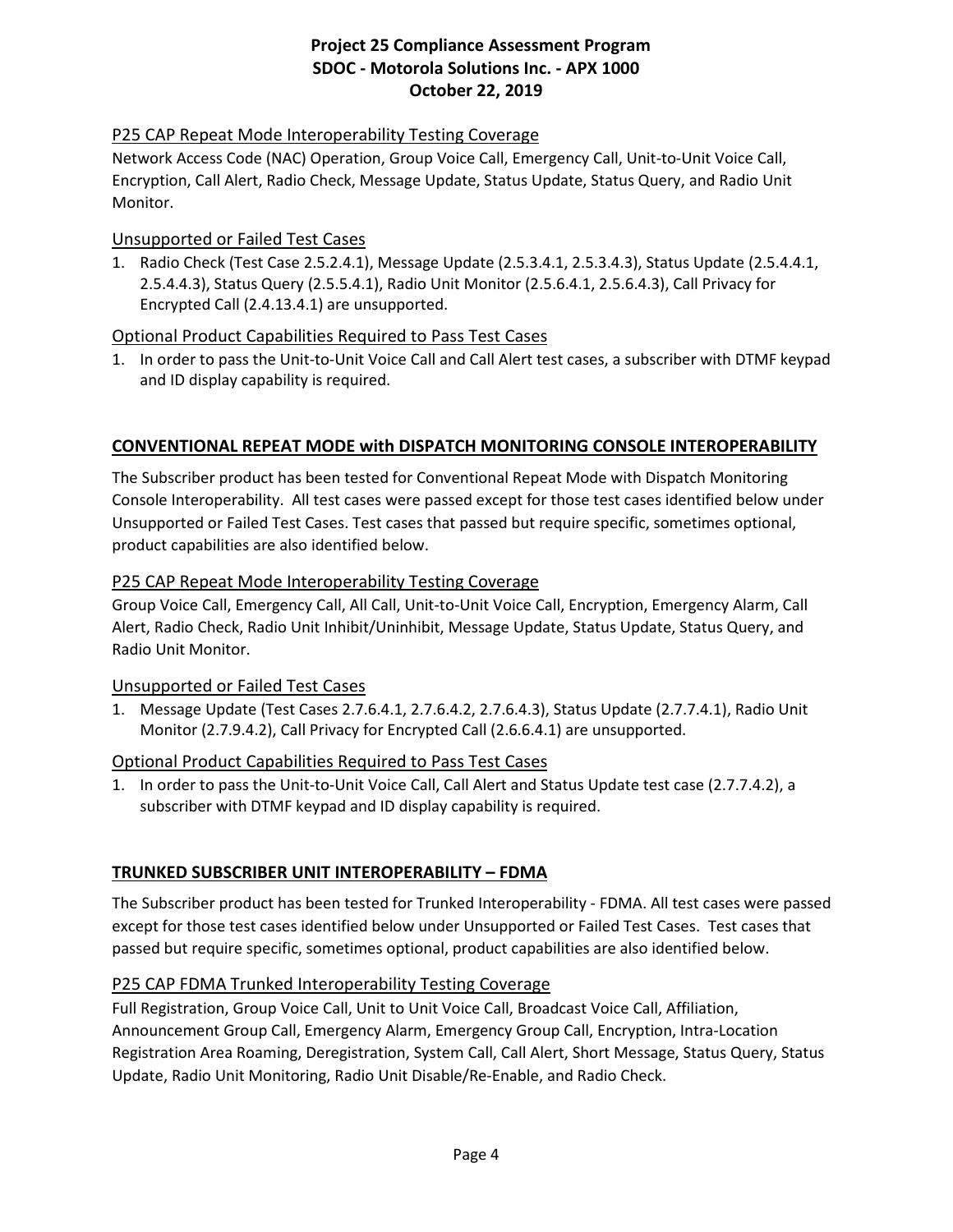## Unsupported or Failed Test Cases

1. Short Message (Test Case 2.2.16.4.1), Radio Unit Monitor Individual Silent/Non-Silent (2.2.19.4.1, 2.2.19.4.2), unit-to-unit calls for Inter-WACN roaming and Radio Unit Monitor Group (2.2.19.4.3, 2.2.19.4.4) for Inter-System and Inter-WACN, Unit-to-Unit Call Queued with Target Availability Check – Traffic Channel Assignment Before Target Availability Check (test case 2.2.3.4.4), Call Privacy for Encrypted Call (2.2.10.4.1) are unsupported.

### Optional Product Capabilities Required to Pass Test Cases

1. In order to pass the Unit-to-Unit Voice Call, Call Alert and Status Update test cases, a subscriber with DTMF keypad and ID display capability is required.

## **TRUNKED SUBSCRIBER UNIT INTEROPERABILITY – TDMA**

The Subscriber product has been tested for Trunked Interoperability - TDMA. All test cases were passed except for those test cases identified below under Unsupported or Failed Test Cases. Test cases that passed but require specific, sometimes optional, product capabilities are also identified below.

### P25 CAP TDMA Trunked Interoperability Testing Coverage

Registration, Group Voice Call, Unit-to-Unit Voice Call, Broadcast Call, Announcement Group Call, Emergency Group Call, Encryption Group Call, System Call, Radio Unit Monitoring, and Transmitting Subscriber Forced Preemption.

#### Unsupported or Failed Test Cases

1. Short Message, Radio Unit Monitor Individual (Test Cases 2.2.19.4.1, 2.2.19.4.2), Radio Unit Monitor Group (2.2.19.4.3, 2.2.19.4.4) Inter-WACN, SU Forced Audio Preemption (Test Case 2.2.26.4.1), Unit-to-Unit Test Cases 4, 5, 6, System Call for Inter-System and Inter-WACN, Unit-to-Unit Call Queued with Target Availability Check – Traffic Channel Assignment Before Target Availability Check (test case 2.2.3.4.4), Call Privacy for Encrypted Call (2.2.10.4.1) are unsupported.

### Optional Product Capabilities Required to Pass Test Cases

1. In order to pass the Unit-to-Unit Voice Call, Call Alert and Status Update test cases, a subscriber with DTMF keypad and ID display capability is required.